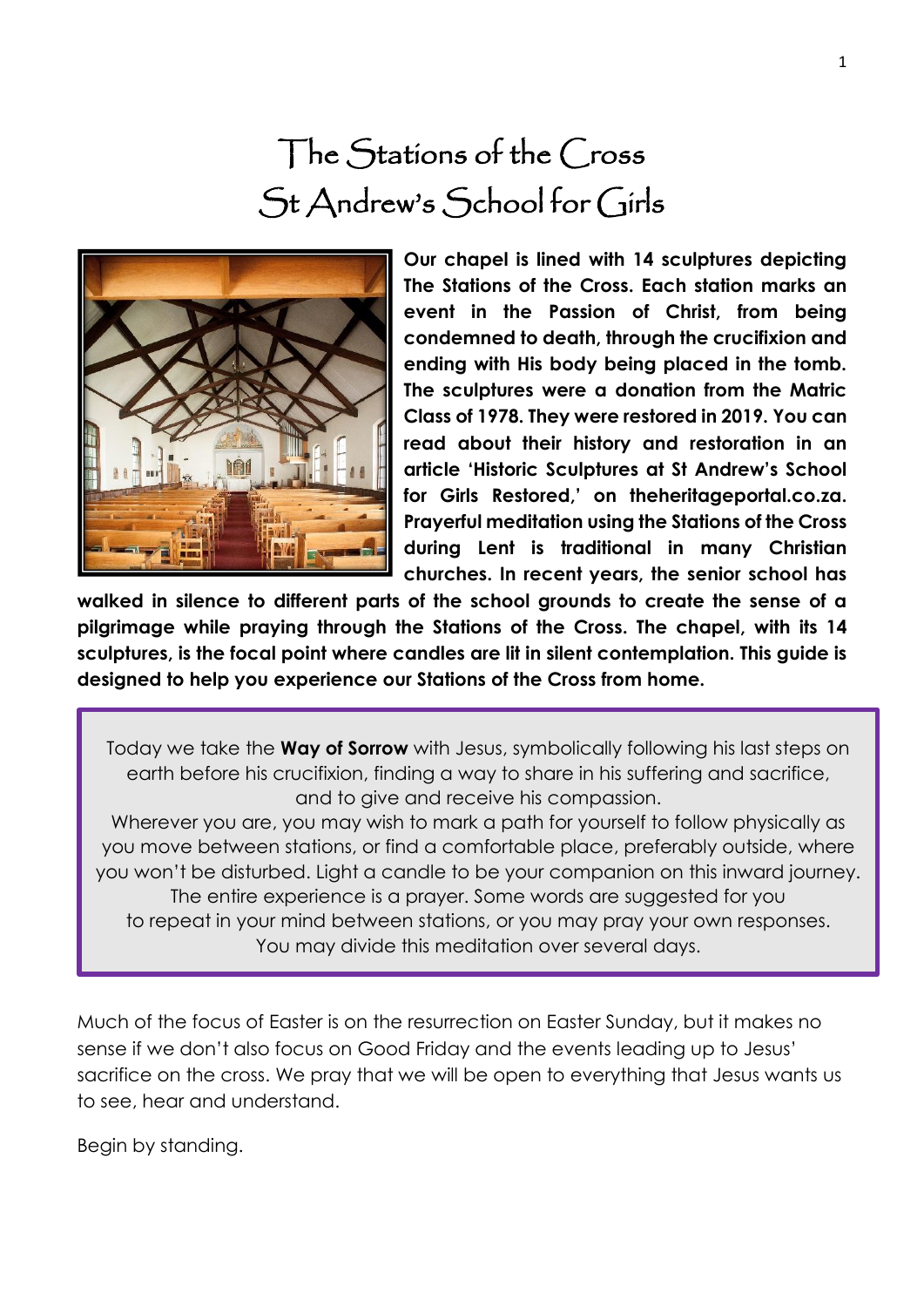## **The First Station: Jesus is Condemned to Die.**

The elders and the scribes took Jesus to Pontius Pilate, saying 'He deserves to die.' Jesus was condemned unjustly by those who did not understand him and by those who were frightened of what he did and said. Perhaps they sensed that this man could make a difference, that he could turn their world upside down. Pilate allowed the prejudice of others to skew his judgement and he sentenced an innocent man to death.

*Prayer: We judge others who are different from us. We disregard people based on assumptions, without bothering to find the truth. Change our hearts that we may see with new eyes those we might condemn. Amen.*

### *Repeat: 'Let the one who is without sin, cast the first stone.'*



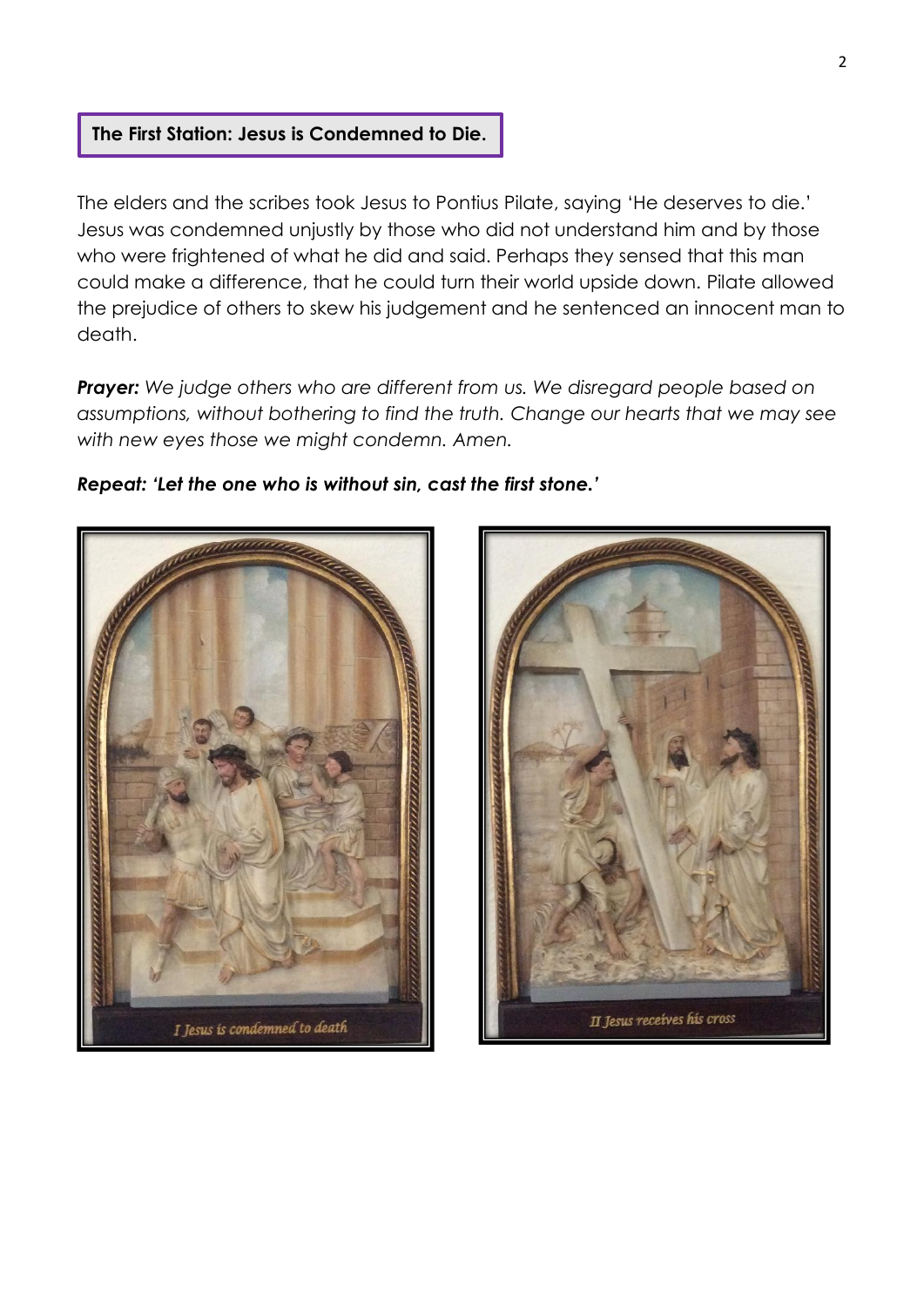#### **The Second Station: Jesus Takes up his Cross**

Collect a stone. Hold it tightly and take time to think about blame, shame and forgiveness.

*Prayer: May we be more aware of the crosses that others bear and make time to lift their burden. Amen*

Release the stone. As you watch it fall, let go of blame.

### *Listen: The Servant King* <https://www.youtube.com/watch?v=aBd3ThCResI>

From heav'n You came, helpless Babe, Entered our world, Your glory veiled; Not to be served but to serve, And give Your life that we might live.

*This is our God, the Servant King, He calls us now to follow Him, To bring our lives as a daily offering Of worship to the Servant King*

There in the garden of tears, My heavy load He chose to bear; His heart with sorrow was torn, 'Yet not my will but Yours,' He said *This is our God, the Servant King…*

Come see His hands and His feet, The scars that speak of sacrifice; Hands that flung stars into space To cruel nails surrendered.

*This is our God, the Servant King,*

So let us learn how to serve, And in our lives enthrone Him; Each other's needs to prefer, For it is Christ we're serving.

#### **The Third Station: Jesus falls the first time.**

Lie back and look up at the clouds.

The God who made the universe and holds it in existence by His will alone becomes a man too weak to bear a piece of timber's weight.

Carrying his own cross, he went out to the Place of the Skull, which is called Golgotha. He courageously faced his own disciples' lack of understanding.

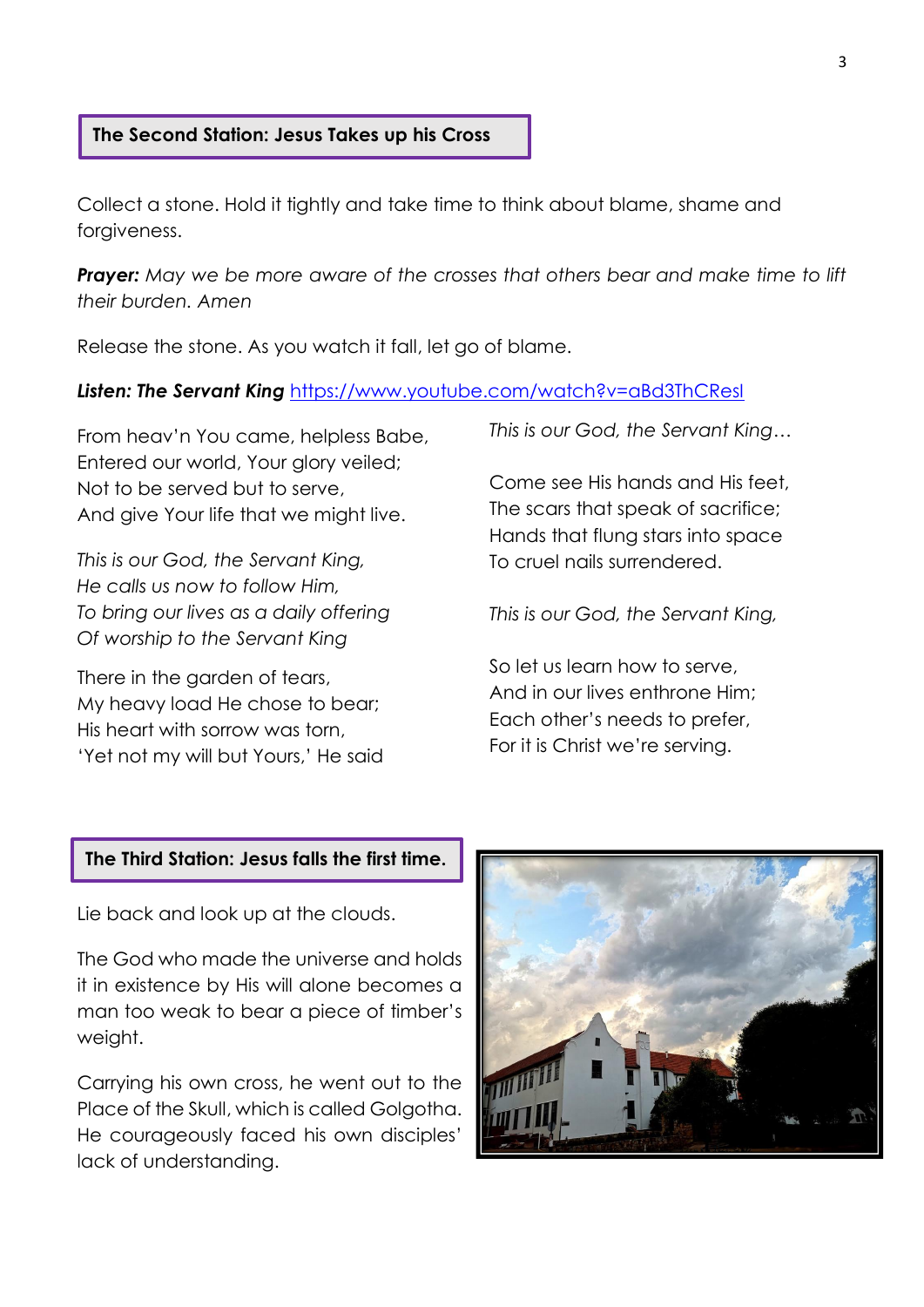When he falls, we see his humanity. When we stumble under the weight of our own burdens, or our failures, we know that we can get up and try again.

**Prayer:** Lord Jesus, I cannot rise to the heights until I have felt the ground. Just as we *see You fall in front of the crowd, help me to see that my darkness and my weakness are part of the story too. Amen*

# *Repeat: "Help me to face my weakness with honesty and compassion."*

# **The Fourth Station: Jesus meets his Mother.**

Be seated.

Now we think about family. When Jesus saw his mother and the disciple whom he loved standing beside her, he said to his mother, 'Woman, here is your son.' Then he said to the disciple, 'Here is your mother.' And from that hour the disciple took her into his own home.

*Prayer: Jesus, give us the courage to bring your love into the deepest places of our belonging: to our homes, to our family and to our most important relationships.* 

Is there a relationship that needs repair?

# IV Jesus meets his mother

# **The Fifth Station: Simon helps Jesus Carry the Cross.**

As Jesus walks towards Golgotha, Simon, a stranger, carries his cross for him. He offers his strength to one who has nothing left.

*Prayer: Pray for all people in need and for our country. Pray for our continent. Pray for justice and peace. What role is God calling you to play?*

*Listen: Thula Sizwe* <https://www.youtube.com/watch?v=VKn2yHTyObo>

Thula Sizwe, ungabokhala uJahova wakho uzokunqobela *(Hush Nation, do not cry Your God will triumph.)*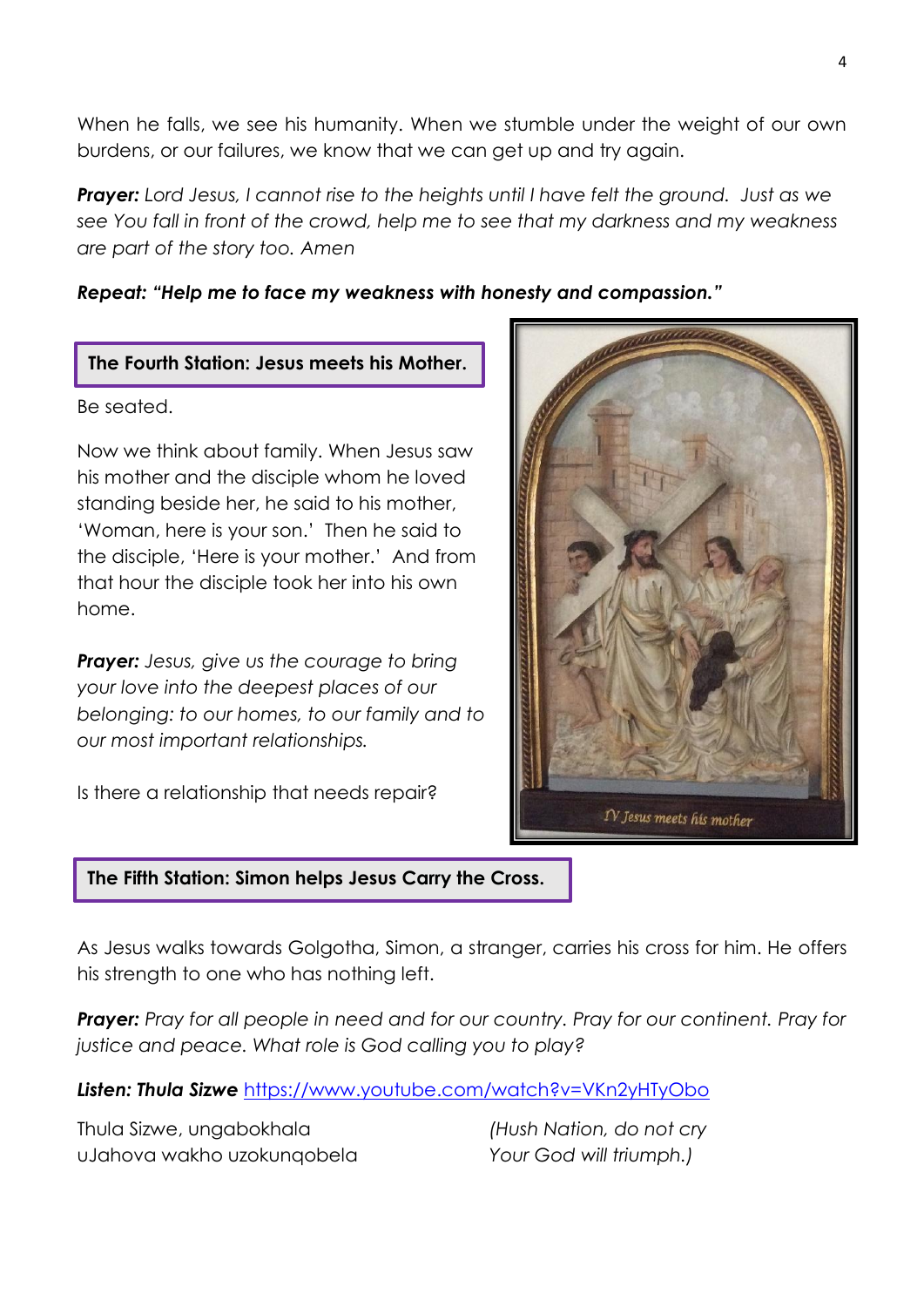#### **The Sixth Station: Veronica Wipes the Face of Jesus.**



Veronica was so moved by the sight of Jesus' suffering that she courageously moved out from the crowd to wipe the blood and sweat from his face with a towel. Look at Jesus who lies hidden and unknown within every person in need. Across our world we see human suffering in the faces of strangers, in the faces of war and turmoil, in the faces of those dealing with illness and loss.

*Prayer: Lord remind me that each time I reach out, I am like Veronica. The kindness I extend to others, I really give to You. Lord, live in me, and act in me, and love through me so that we may reveal Your glorious face on earth. Amen* 

*Repeat: Live in me, and act in me, and love through me.*

#### **The Seventh Station: Jesus Falls a Second Time.**

Kneel down, face to the ground.

The people stood by watching; but the leaders scoffed at him saying, 'He saved others; let him save himself if he is the Messiah of God, his chosen one.'

All around us people are overburdened by the crosses they carry; they struggle and sometimes fall. There are those who have lost their jobs, those who live with the prospect of unemployment, and those who struggle to keep others in work. Some are suffering because of failures in our financial, health, education and political systems. We pray that in our need, Jesus will find us and lift us up.

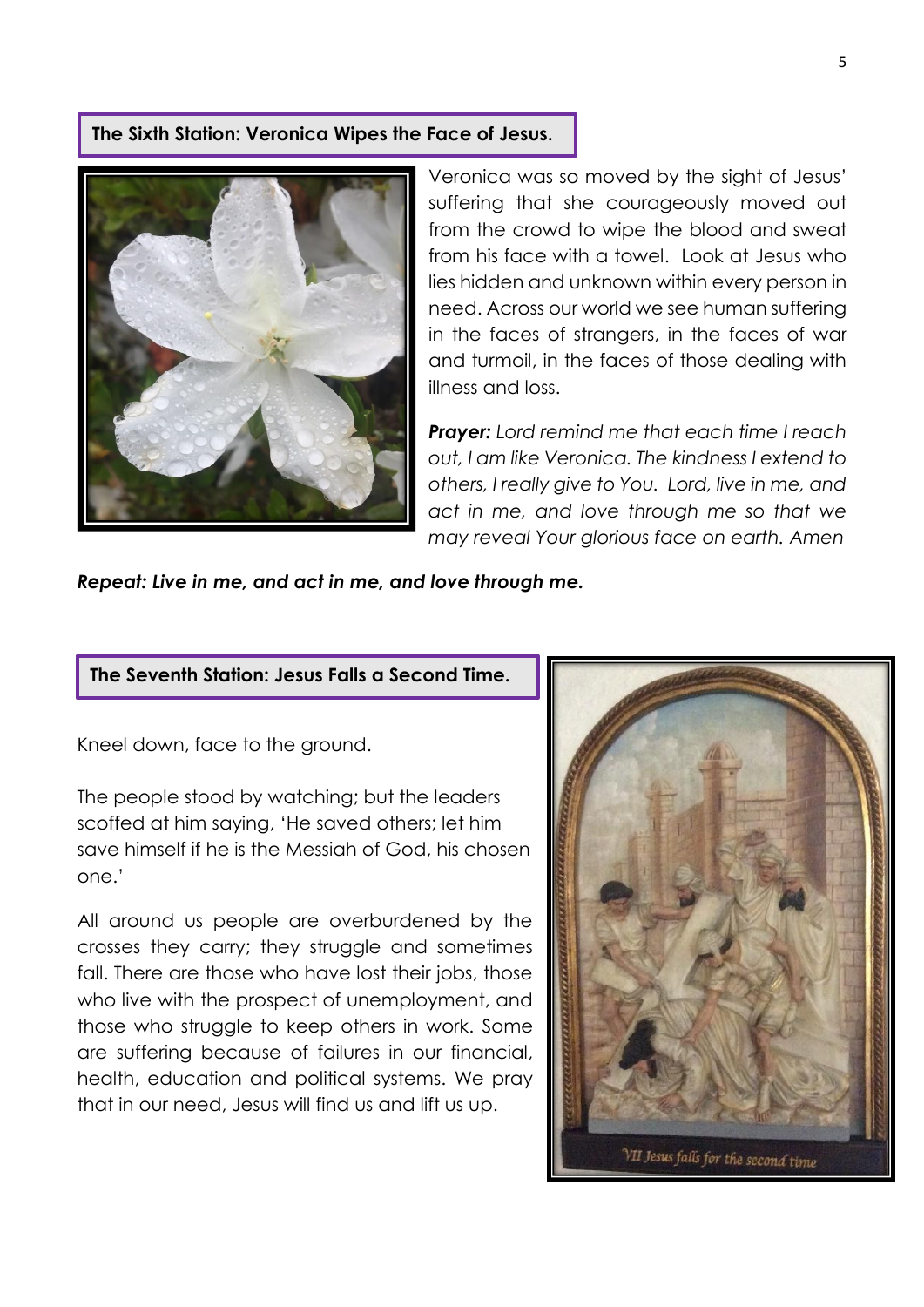**Prayer:** Jesus, from deep within yourself, you found the courage and strength to get *up once again and continue the journey. Give us your strength to keep going even when hope is dim. Amen*

# **The Eighth Station: Jesus speaks to the women of Jerusalem.**



A large number of people followed him, including women who mourned and wailed for him. Jesus turned and said to them, 'Daughters of Jerusalem, do not weep for me; weep for yourselves and for your children.'

# *Sing Phind' ukhulume or listen for 1-2 minutes:*

Phindukhulume moya oyingcwele Phindukhulume Nkosi yam'(x2) *(Speak again, Holy Spirit; Speak again my Lord)*

Ngoba zonk'izono ebengizenza Namhla zisobala ebusweni bakho

*(For all the sins I have committed Are removed from your sight today)*

<https://www.youtube.com/watch?v=2yMLC4uTXfw&t=36s>

# **The Ninth and Tenth Stations: Jesus falls a third time and Jesus is stripped of his**

Be seated.

**garments.**

When the soldiers crucified Jesus they took his clothes, dividing them into four shares, one for each of them, with the undergarment remaining. This garment was seamless, woven in one piece from top to bottom. 'Let's not tear it', they said to one another. 'Let's decide by lot who gets it.' As the clothes are ripped from Jesus, he is stripped of his dignity in front of an irreverent mob. Jesus sacrifices everything. He holds nothing of himself back.

*Prayer: Forgive us Lord for our greed for gossip. May we respect the dignity of others and leave judgement to God. Let us see the good in those around us. Amen.*

*Repeat: 'Within our darkest night, you kindle a fire that never dies away.'*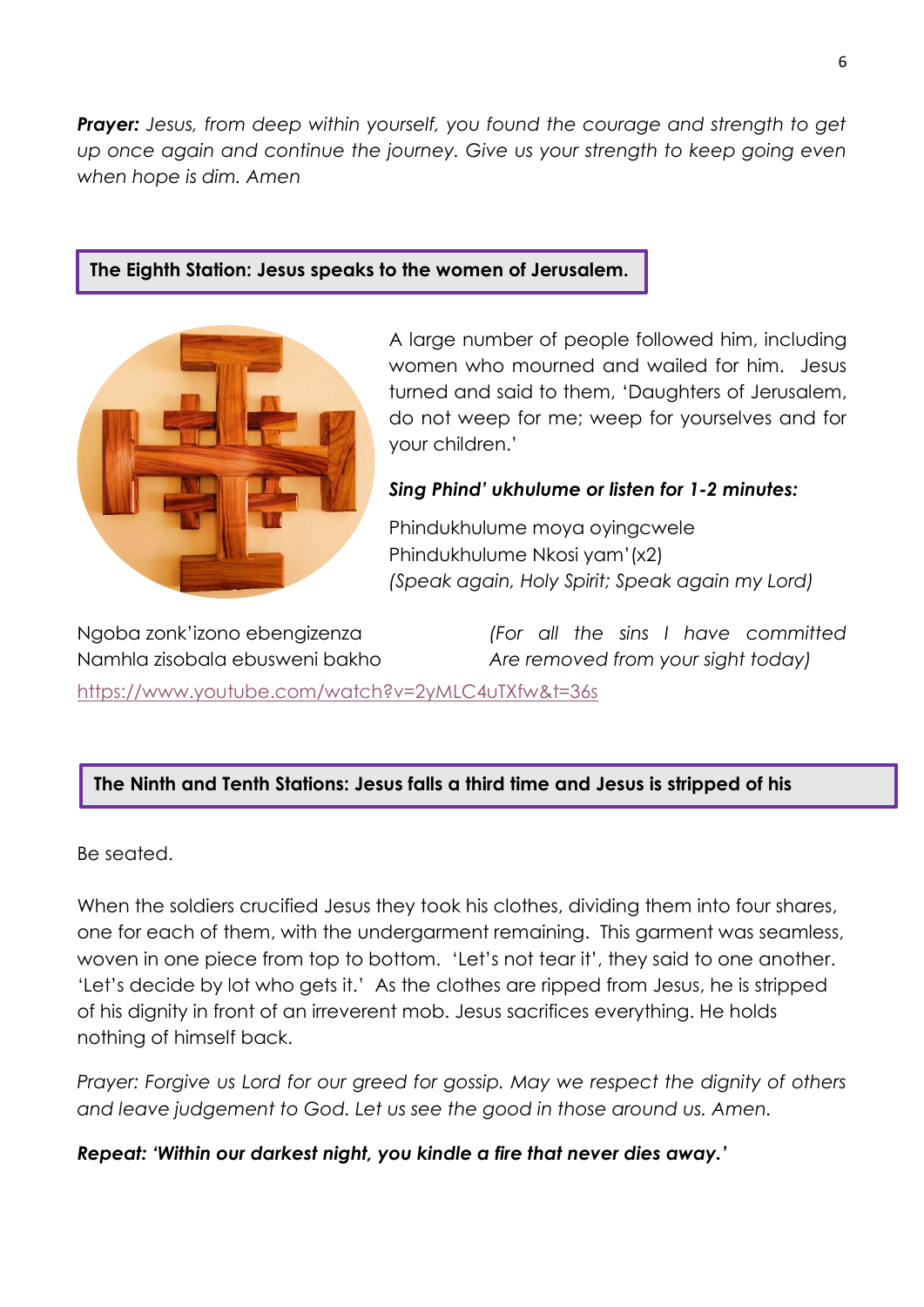## **The Eleventh Station: Jesus is nailed to the cross.**

He was pierced for our transgressions, he was crushed for our iniquities; the punishment that brought us peace was upon him, and by his wounds we are healed.

*Prayer: Jesus, we pray on behalf of those who cannot reach out to you at this moment. We pray for all victims of violence; those who suffer it and those who inflict it. We pray especially for children, for the elderly and those too vulnerable to defend themselves. Amen.*

*Repeat: We adore you O Christ, and we praise you, because by your Holy Cross you have redeemed the world.*



XII Jesus dies on the cross

# **The Twelfth Station: Jesus Dies on the Cross.**

As Jesus dies on Calvary, he challenges us to love our enemies, to let go of hurt, to ask for forgiveness and when we cannot find it in our hearts to forgive, to ask God to do it for us.

#### *Repeat: 'Father forgive them, for they know not what they do'.*

*Sing the Taizé chant: Jesus, remember me or listen:*

<https://www.youtube.com/watch?v=RGB2E0NzO2A>

*Jesus, remember me, when you come into your kingdom.*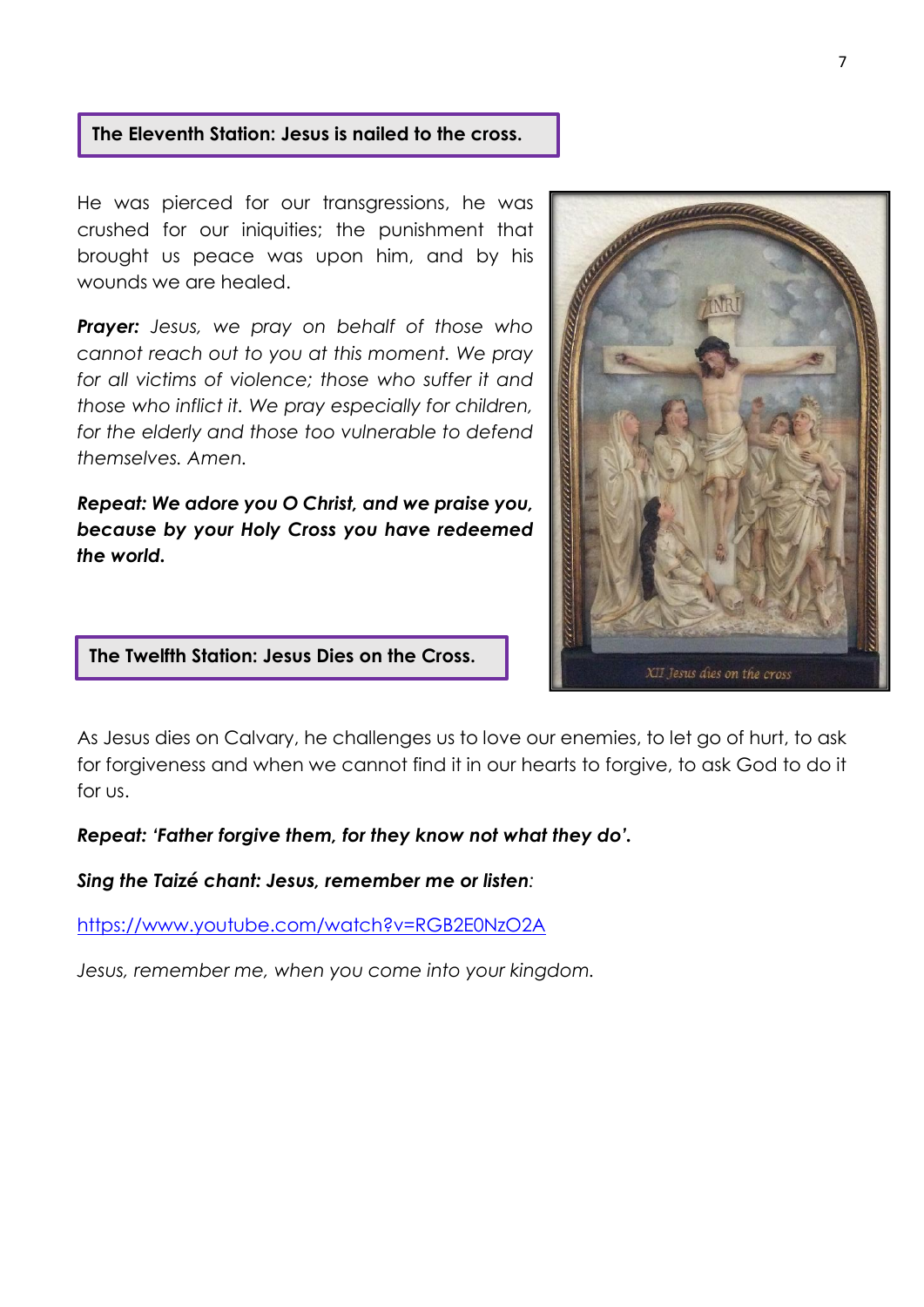#### **The Thirteenth Station: Jesus is taken down from the cross.**



Now Mary takes the broken body of her Son in her arms. In her grief, she remembers the words of her son, over the bread, 'This is my body, broken, for you,' and over the wine, 'This is my blood poured out for you.'

As Mary cradles the lifeless body of her son and offers him back to the Father, she stands with all who mourn the death of a beloved. Mary grieves with you.

*Light a memorial candle in memory of those whose light shines on although they are gone.*

*Prayer: Faced with the silence of death, let us not despair but find hope. Help us to trust in you, the Lord of the living and the dead.* Amen

*Repeat: By His wounds we are healed.*

#### **The Fourteenth Station: Jesus is Laid in the Tomb.**

That night his body lay in the dark earth of the world, a seed dying. All those who had loved him felt emptied and exhausted. There are times when we are overcome by the darkness of the tomb, by the suffering that we experience each day. The answer to all our grieving and despair lies in this place. The grain of wheat sown in darkness and in death will yield a rich harvest.

*Prayer: Thank you that by your grace, you have taken our sins and upon yourself and reconciled us to you. Faced with the silence of death, let us not despair but find hope. Help us to trust you, Lord of the living and the dead.*